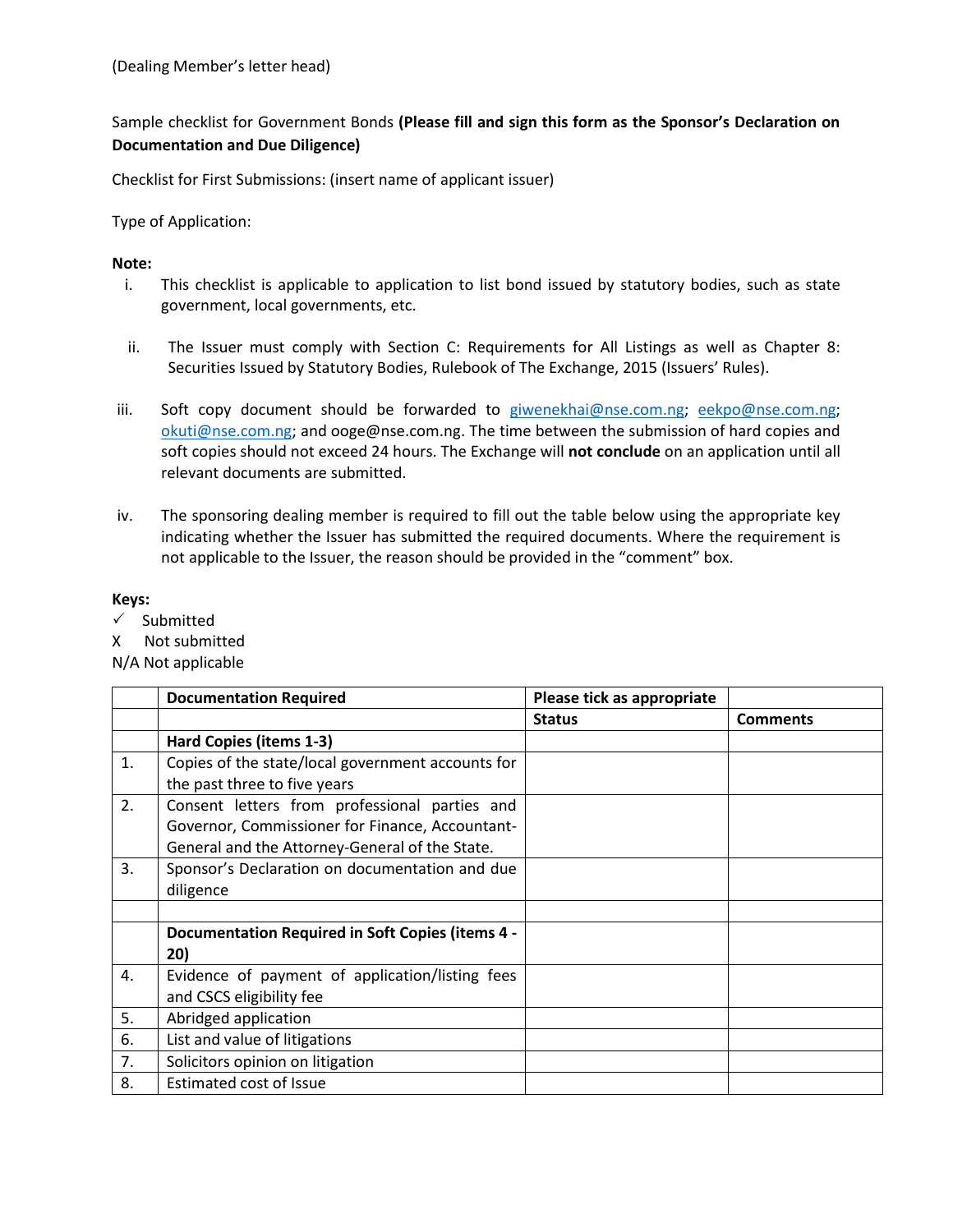|     | <b>Documentation Required</b>                                                | Please tick as appropriate |                 |
|-----|------------------------------------------------------------------------------|----------------------------|-----------------|
|     |                                                                              | <b>Status</b>              | <b>Comments</b> |
| 9.  | Memorandum and article of association of the                                 |                            |                 |
|     | beneficiary company certified by CAC not later                               |                            |                 |
|     | than two months from the date of application; (if                            |                            |                 |
|     | applicable)                                                                  |                            |                 |
| 10. | Certified copy of Certificate of incorporation of the                        |                            |                 |
|     | beneficiary company; (if applicable)                                         |                            |                 |
| 11. | Certified copy of relevant resolution passed by the                          |                            |                 |
|     | board of the beneficiary company; (if applicable)                            |                            |                 |
| 12. | <b>SEC Approval</b>                                                          |                            |                 |
| 13. | objection<br>from<br>Primary<br>Regulator<br>No.<br>$\overline{\phantom{a}}$ |                            |                 |
|     | (CBN/NAICOM/NCC) (if applicable)                                             |                            |                 |
| 14. | Bond rating report                                                           |                            |                 |
| 15. | Detailed profile of the state/local government                               |                            |                 |
| 16. | Certified copy of the edict authorizing the issue                            |                            |                 |
| 17. | Gazette authorizing the issue                                                |                            |                 |
| 18. | Copies of the beneficiary company's account for                              |                            |                 |
|     | five years (if applicable)                                                   |                            |                 |
| 19. | Prospectus/Pricing Supplement                                                |                            |                 |
| 20. | Any other document which is material to the listing                          |                            |                 |
|     | or to the business of the issuer                                             |                            |                 |

Have any rulings been given on this transaction by the NSE? Yes/No

If yes, please provide details and the name of the person at the NSE that provided the ruling.

\_\_\_\_\_\_\_\_\_\_\_\_\_\_\_\_\_\_\_\_\_\_\_\_\_\_\_\_\_\_\_\_\_\_\_\_\_\_\_\_\_\_\_\_\_\_\_\_\_\_\_\_\_\_\_\_\_\_\_\_\_\_\_\_\_\_\_\_\_\_\_ \_\_\_\_\_\_\_\_\_\_\_\_\_\_\_\_\_\_\_\_\_\_\_\_\_\_\_\_\_\_\_\_\_\_\_\_\_\_\_\_\_\_\_\_\_\_\_\_\_\_\_\_\_\_\_\_\_\_\_\_\_\_\_\_\_\_\_\_\_\_\_

\_\_\_\_\_\_\_\_\_\_\_\_\_\_\_\_\_\_\_\_\_\_\_\_\_\_\_\_\_\_\_\_\_\_\_\_\_\_\_\_\_\_\_\_\_\_\_\_\_\_\_\_\_\_\_\_\_\_\_\_\_\_\_\_\_\_\_\_\_\_\_

I, ................................................................................................. an approved executive of ......................................................................... (Name of sponsor) hereby confirm that this Checklist is complete and that no other information which is required in terms of the Listings Requirements has been omitted. I also confirm that we have carried our reasonable due diligence on the applicant and its directors and are satisfied with our findings.

Signed by approved executive of sponsor.

\_\_\_\_\_\_\_\_\_\_\_\_\_\_\_\_\_\_\_\_\_\_\_\_

\_\_\_\_\_\_\_\_\_\_\_\_\_\_\_\_\_\_\_\_\_\_\_\_

SIGNATURE

DATE